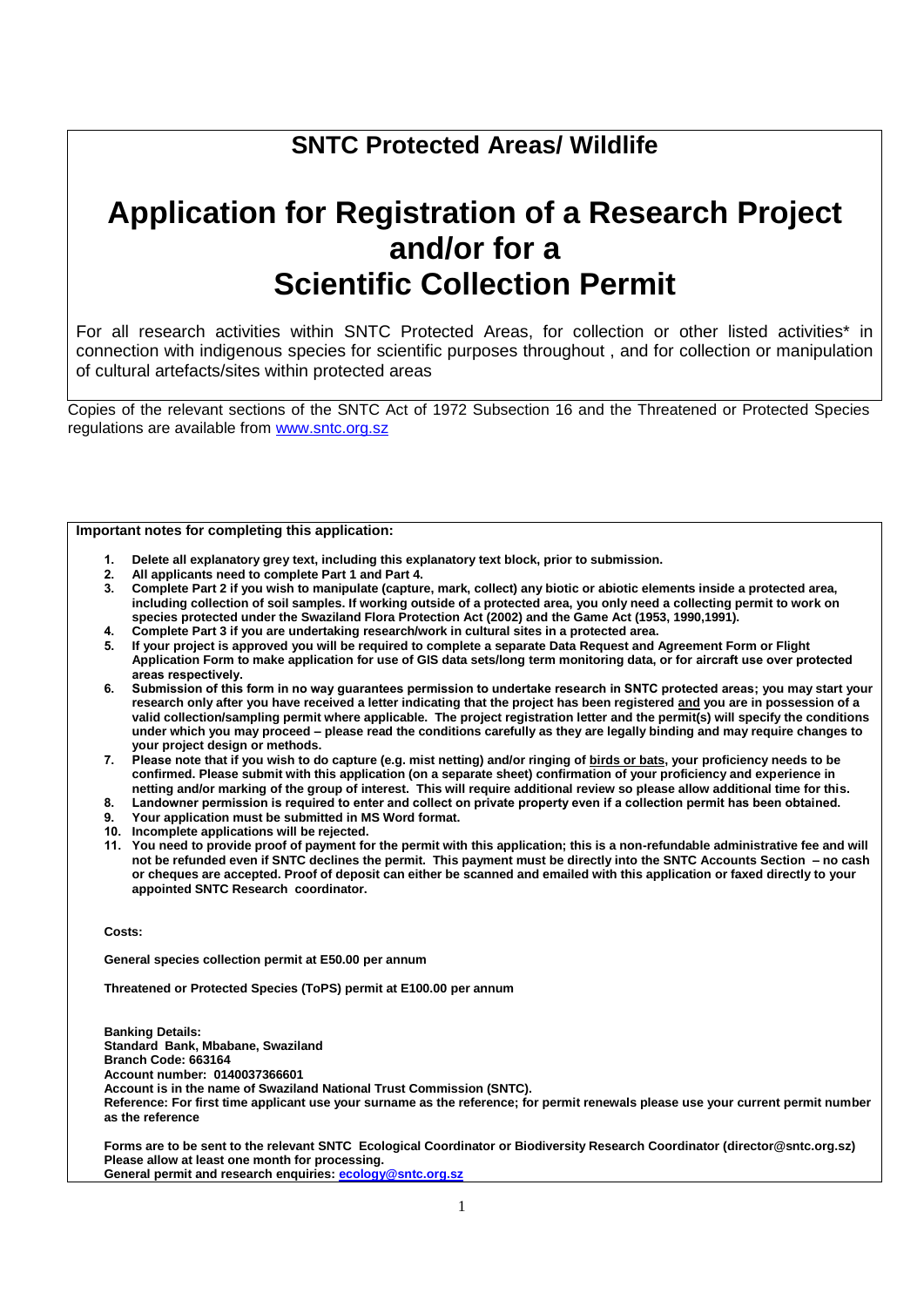Office use only (tick appropriate):

| <b>Research</b><br><b>Project only</b> |  | <b>Permit</b><br>only |  | <b>Research</b><br><b>Project and</b><br>Permit |  | <b>Research</b><br><b>Focus</b><br>Area |  | <b>Research</b><br>category |  |
|----------------------------------------|--|-----------------------|--|-------------------------------------------------|--|-----------------------------------------|--|-----------------------------|--|
|----------------------------------------|--|-----------------------|--|-------------------------------------------------|--|-----------------------------------------|--|-----------------------------|--|

# **Application for Registration of a Research Project and/or for a Scientific Collection Permit**

## **Part 1:**

| <b>PROJECT TITLE</b> |  |
|----------------------|--|
|                      |  |

| <b>RESEARCHER</b> <sup>A</sup> | Title                     |    |         |      |
|--------------------------------|---------------------------|----|---------|------|
|                                | <b>Full Name</b>          |    |         |      |
|                                | <b>ID/Passport Number</b> |    |         |      |
|                                | Institution               |    |         |      |
|                                | Department                |    |         |      |
|                                | Postal address            |    |         |      |
|                                | Physical address          |    |         |      |
|                                | Tel                       | W: | Mobile: | Fax: |
|                                | e-mail                    |    |         |      |
| <b>SUPERVISOR</b> <sup>B</sup> | Title                     |    |         |      |
|                                | <b>Full Name</b>          |    |         |      |
|                                | <b>ID/Passport Number</b> |    |         |      |
|                                | Institution               |    |         |      |
|                                | Department                |    |         |      |
|                                | Postal address            |    |         |      |
|                                | Physical address          |    |         |      |
|                                | Tel                       | W: | Cell:   | Fax: |
|                                | e-mail                    |    |         |      |
| CO-<br>WORKERS <sup>C</sup>    | Title                     |    |         |      |
|                                | <b>Full Name</b>          |    |         |      |
|                                | <b>ID/Passport Number</b> |    |         |      |
|                                | Institution               |    |         |      |

<sup>-</sup>**A** Private individuals must be affiliated with an academic institution for research projects

work; all co-workers will be listed as 'nominees' on any collecting permits and can therefore collect and curate specimens/materials according to the permit conditions. Note: Co-workers will not be listed on bird or bat collecting permits if they do not meet the criteria for operation of mist nets. Up to three per row, add additional rows if necessary.

**B** Most research projects for degree purposes will have an academic **supervisor**; however, some research for non-degree purposes or citizen science projects may not have a supervisor, in which case it is not necessary to list a supervisor **C Co-workers** are those who will assist with the analysis and write up of the research, and/or that may be involved with field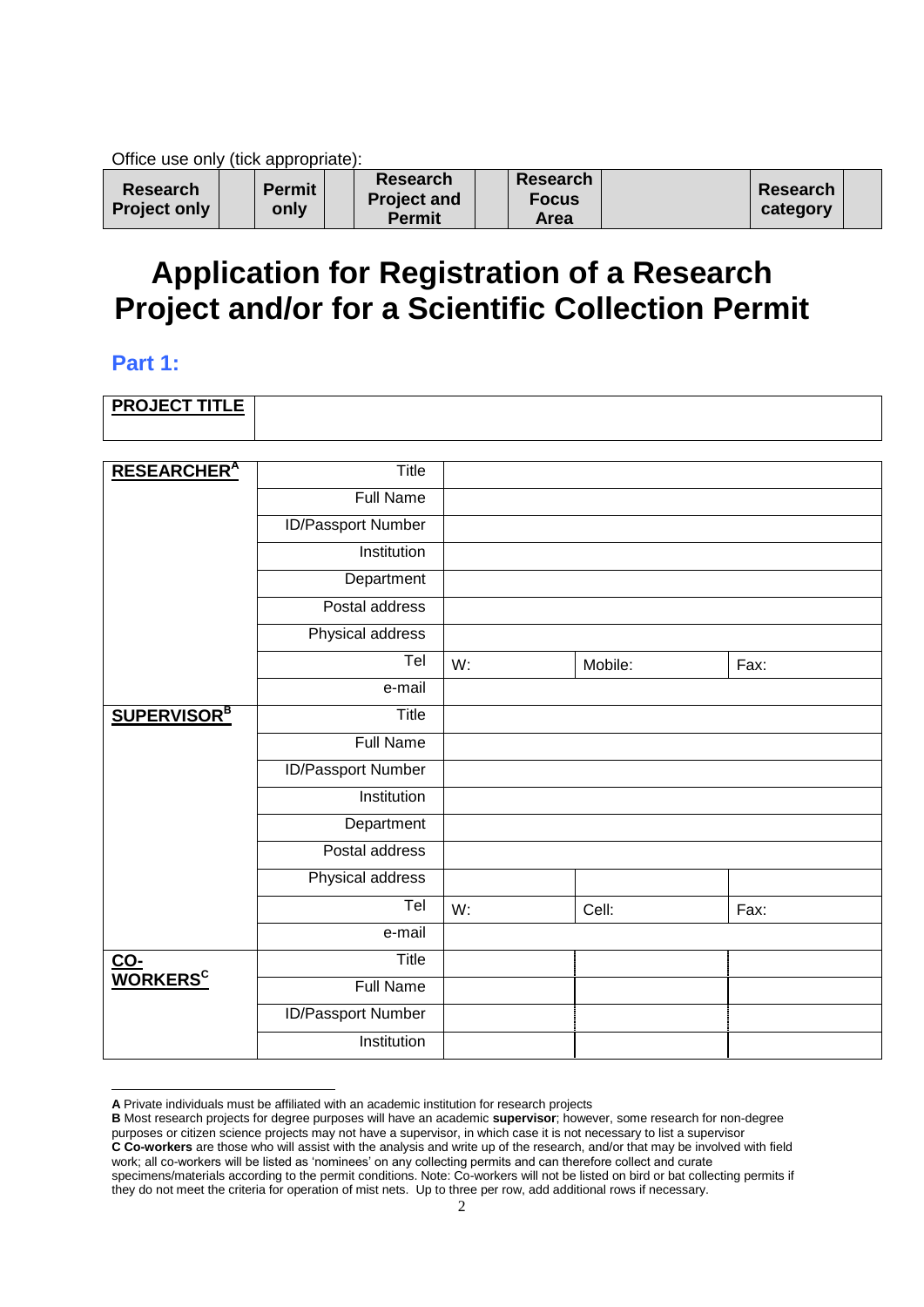| Postal address   |  |  |
|------------------|--|--|
| Physical address |  |  |
| Tel              |  |  |
| e-mail           |  |  |

#### **COLLABORATORS:**

*If you are based outside Swaziland, please give the contact details of the person in the Swaziland research- or collections-based institution with whom you are collaborating - N.B. this collaboration is compulsory for all foreign-based applicants.*

| Title               |    |       |      |
|---------------------|----|-------|------|
| <b>Full Name</b>    |    |       |      |
| Swaziland ID Number |    |       |      |
| Organisation        |    |       |      |
| Department          |    |       |      |
| Postal address      |    |       |      |
| Physical address    |    |       |      |
| Tel                 | W: | Cell: | Fax: |
| e-mail              |    |       |      |

## **PROJECT LEVEL:**

*Undergraduate, Honours, MSc, PhD, Post Doctoral, Research for non-degree purposes e.g. group field trips, contract research, follow-up investigation<sup>D</sup> , citizen science project, other (explain).*

## **OBJECTIVE(S) & HYPOTHESIS:**

*List project objectives - be specific, concise (maximum 200 words) and provide in point form. Where a specific hypothesis is being tested then this should be stated. Projects addressing priority research areas/questions identified by the SNTC will receive priority attention and potentially more support.*

#### **RATIONALE:**

*Provide a background to and rationale for the project (maximum 1000 words). State the management/research problem or information deficit, and how the project will help solve the problem. Making reference to the literature indicate the extent to which the subject has already been researched.*

#### **METHODS:**

*Describe the data collection and analysis methods, with particular attention to, and*  justification for, (1) the type of sampling proposed (will there will be any destructive *sampling?) and (2) to the requirement for the placement of short- or long term structures/traps/markers etc. in the field. Methods must conform to acceptable scientific standards.*

*Protected areas are sanctuaries for wildlife and a strong motivation for research that is* 

<sup>1</sup> D Supply previous permit and/or project registration numbers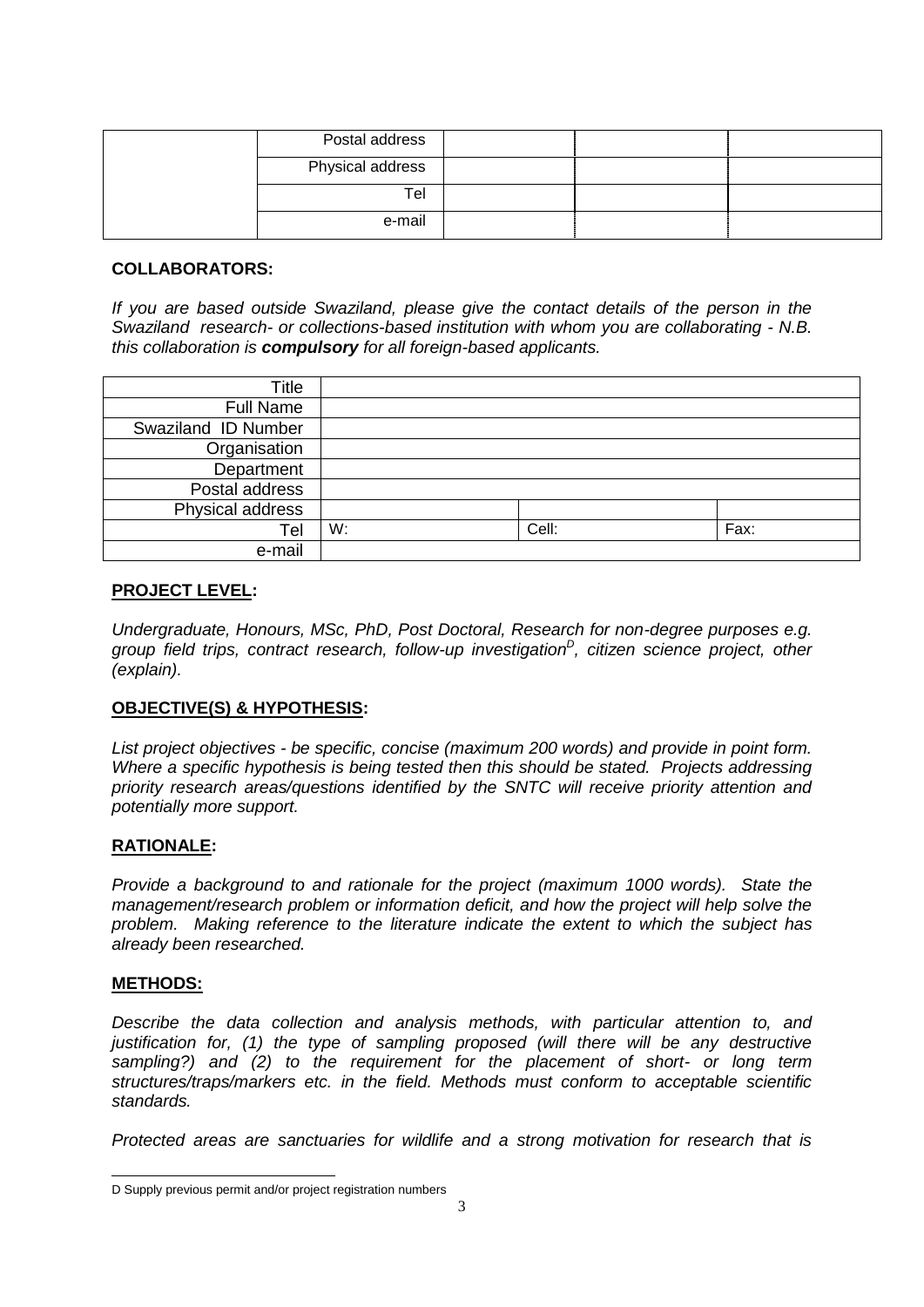*manipulative or that in any way disturbs wildlife will need to be provided. All research should use the least invasive methods possible. Where research is not dependant on protected areas then you may be encouraged to work outside protected areas.*

*NOTE: Part 2 of this form must be completed if animals, plants or soils are to be captured/marked/collected/exported; Part 3 must be completed for work at cultural sites (e.g. rock art, graves etc.) where disturbance will be caused or samples/artefacts collected.*

## **KEY WORDS:**

*Provide a comprehensive list of key words in terms of: 1. broad subject area; 2. specific subject area; 3. taxa [common names and scientific names]; and 4. locality/geographical scope.*

## **STUDY AREA(S):**

*Indicate the geographical extent of the study area; specify all SNTC protected areas where research/collection will be conducted. SNTC may engage with you to identify alternative protected areas or sites to conduct the research.*

## **STUDY SCHEDULE:**

Initial starting date for the study:

Estimated date the entire study will be complete and when final report/thesis/publication will be provided:

#### **FIELD SCHEDULE:**

Proposed commencement date of field work: Proposed completion date of field work:

## **REPORTING PROCESS:**

*Give brief details of the envisaged reporting process i.e. how will the project be reported (e.g. thesis, report, published paper or article)*

## **ETHICS CLEARANCE (for projects involving animals):**

Does your institution have an Ethics Committee?: Y / N If yes, and if appropriate, has this research been supported by this committee? (Attach proof, explanation):

#### ASSISTANCE REQUESTED FROM SNTC DEPARTMENT OF NATURE CONSERVATION:

*Please note that all projects will be categorised and those that address SNTC Protected Areas priority research areas/questions will receive more support. Please also note that your request(s) for assistance may not be granted or be only partially met – it is the responsibility of the applicant to check what has been approved in the final acceptance letter and/or permit.*

## **Entry to protected area:**

*List the protected areas for which you would like to apply for free access.*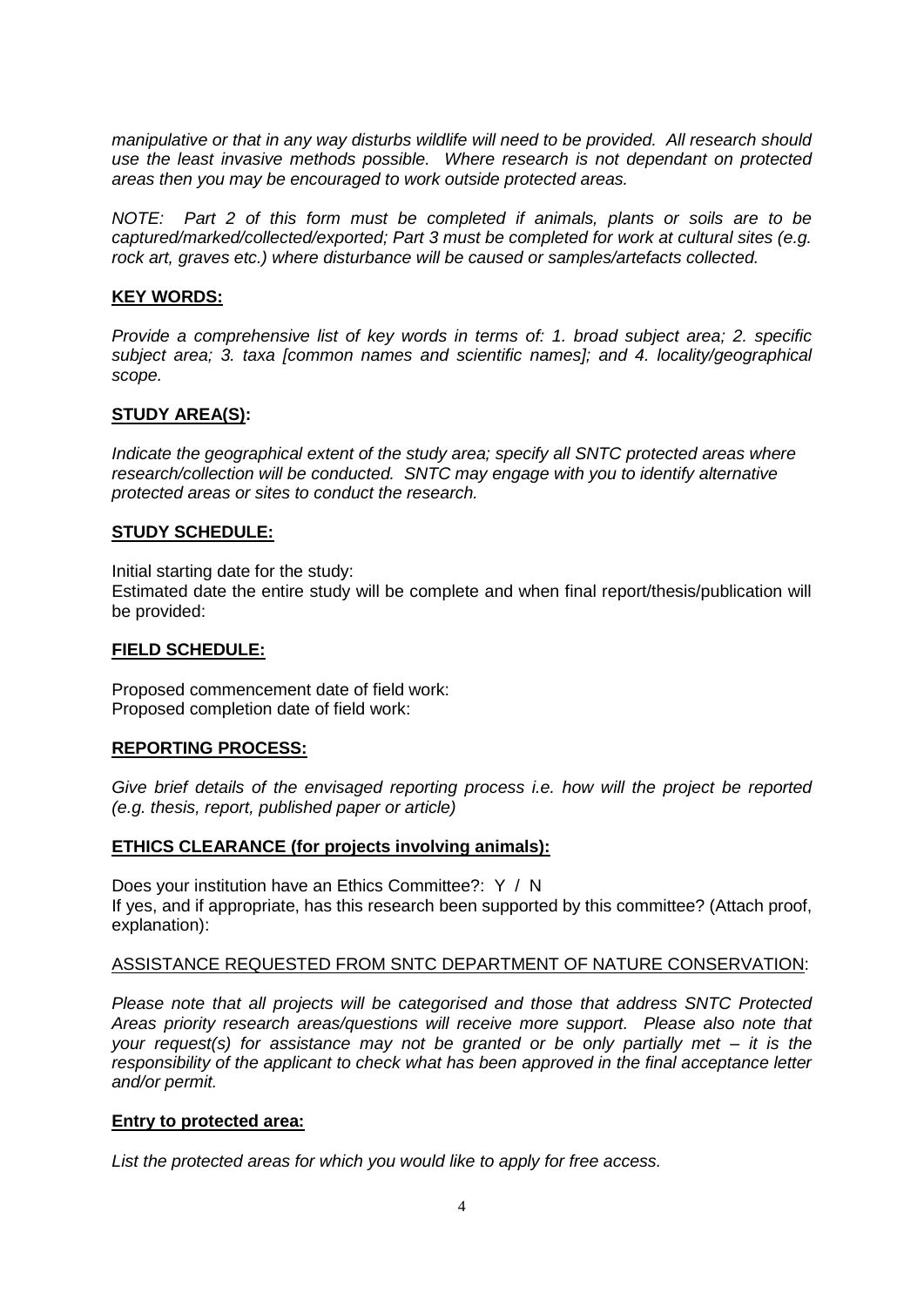## Requested:

#### **Accommodation:**

*If you are not making your own arrangements for accommodation when in protected areas you may request use of official accommodation or camp sites where these are available. See the Research section of the SNTC web site for possible accommodation options. Please note that even for priority projects a charge may be levied for use of accommodation.*

Accommodation type required (specify): Location of accommodation: Requested dates:

#### **Manpower:**

*Please note that you will generally be required to be accompanied by an armed field ranger or guide when working in protected areas with dangerous game. Availability of staff is severely limited and this may become a limiting factor in conducting the research/sampling.; where staff are available you are likely to be requested to pay for this service.*

Field ranger/guide required?: Requested dates:

#### **Equipment use:**

Requested:

## **Data:**

Do you require data from SNTC DEPARTMENT OF NATURE CONSERVATION?: Y / N If yes, indicate your needs:

*NOTE: This does not guarantee that the data requested will be provided. At a later date you will be required to complete a Data Request Form and sign a data agreement*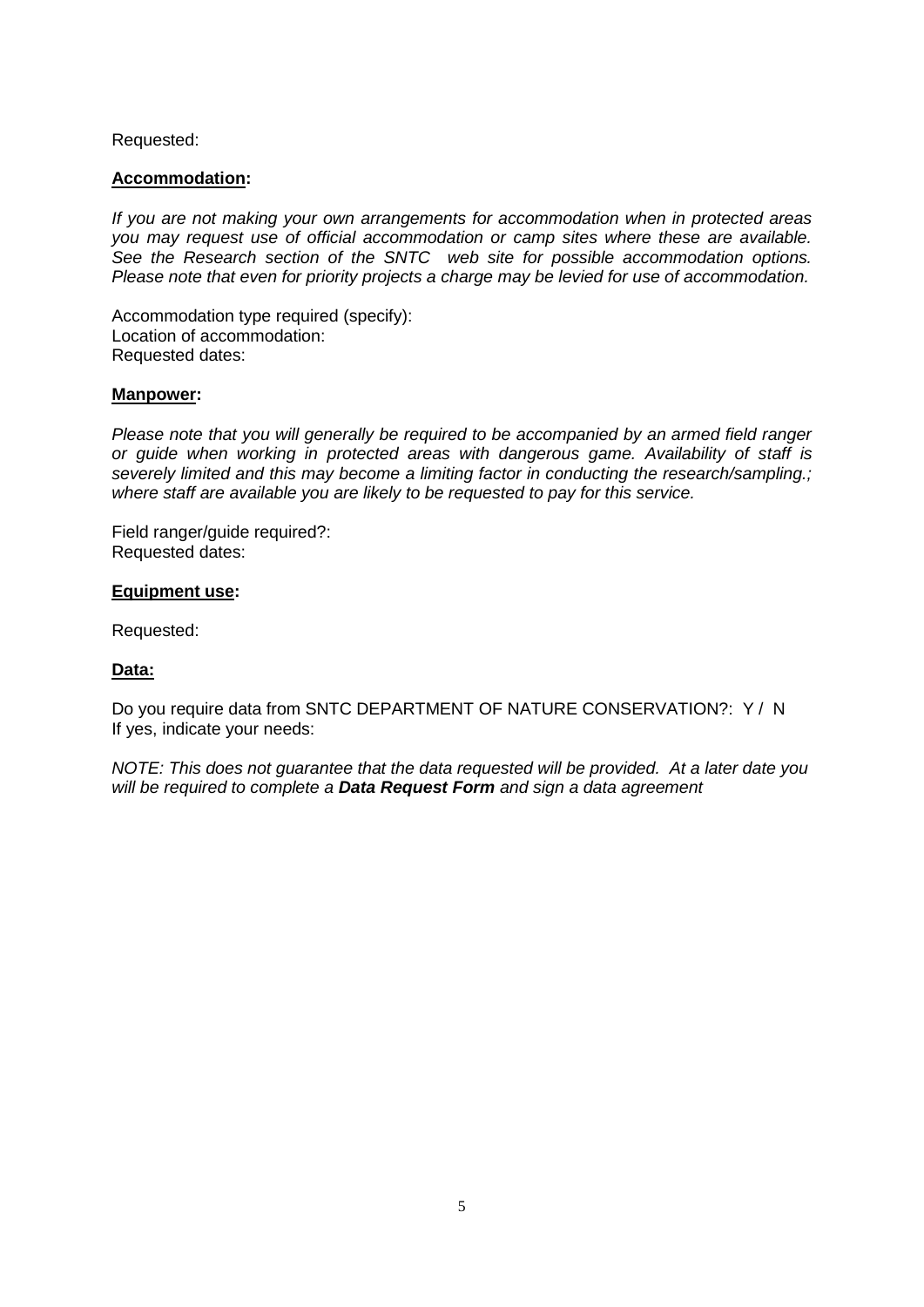## **Part 2:**

## **APPLICATION FOR SAMPLING AND COLLECTION OF BIOLOGICAL SPECIMENS FOR ACADEMIC AND SCIENTIFIC PURPOSES IN SNTC PROTECTED AREAS<sup>E</sup>**

## *NOTE: Please submit proof of payment with your application*

*NOTE: If a permit is granted and, upon expiry, you wish to renew the permit, please send the renewal request with motivation, together with progress report, directly to the appointed SNTC Research coordinator (and not the Permits Office).*

## **REQUESTED TAXA, NUMBERS, ACTIVITIES & SITES:**

*What species/subspecies do you want to capture/sample/mark/collect, and approximately what number (and age and sex breakdown where appropriate) of each taxon are required to be captured/sampled/marked/collected? Please complete table below, one row per taxon, add rows if necessary. In some cases only Genus, Family or Order can be listed; general bird ringers should list 'all species of birds excluding ToPs species'. List each protected area and/or describe each area where each taxon will be collected. Export of specimens or parts thereof from the province requires an export permit.*

| Taxon<br>Scientific name<br>Common name |  | Number<br>(and age $&$<br>sex where | Type of Activity | Protected<br>area (s) / Area |
|-----------------------------------------|--|-------------------------------------|------------------|------------------------------|
|                                         |  | appropriate)                        |                  |                              |
|                                         |  |                                     |                  |                              |
|                                         |  |                                     |                  |                              |

Types of activity: Collect; capture; capture & release; mark; mark & release; keep in captivity; export; transport; posses

Note: In the case of 'collect' indicate whether complete organisms, or samples/parts thereof, will be taken; in the case of the latter indicate which part(s) e.g. blood, leaf, toe clipping etc.

## **JUSTIFICATION FOR COLLECTION:**

*Justify the number of samples required. Will this have any detrimental effect on the populations from which the specimens are taken? Please give evidence (e.g. references, data on population sizes and sustainable yields) in support of your statements wherever possible. Will the collection of specimens be biased towards any sex or age group?*

*If you propose to collect or capture and release animals, what methods and types of trap will you use and what measures will you take to prevent habitat destruction, death or injury, introduction of disease into wild populations, and/or any other undesirable effects?*

## **BY-CATCH:**

1

*Will there be any by-catch? If so, what measures will be put in place to minimise and/or make maximum use of this by-catch? What taxa will the by-catch likely consist, and give an indication of the numbers of non-target organisms that may be involved.*

E Your full and comprehensive reply to all the sections/questions will greatly expedite the review of your application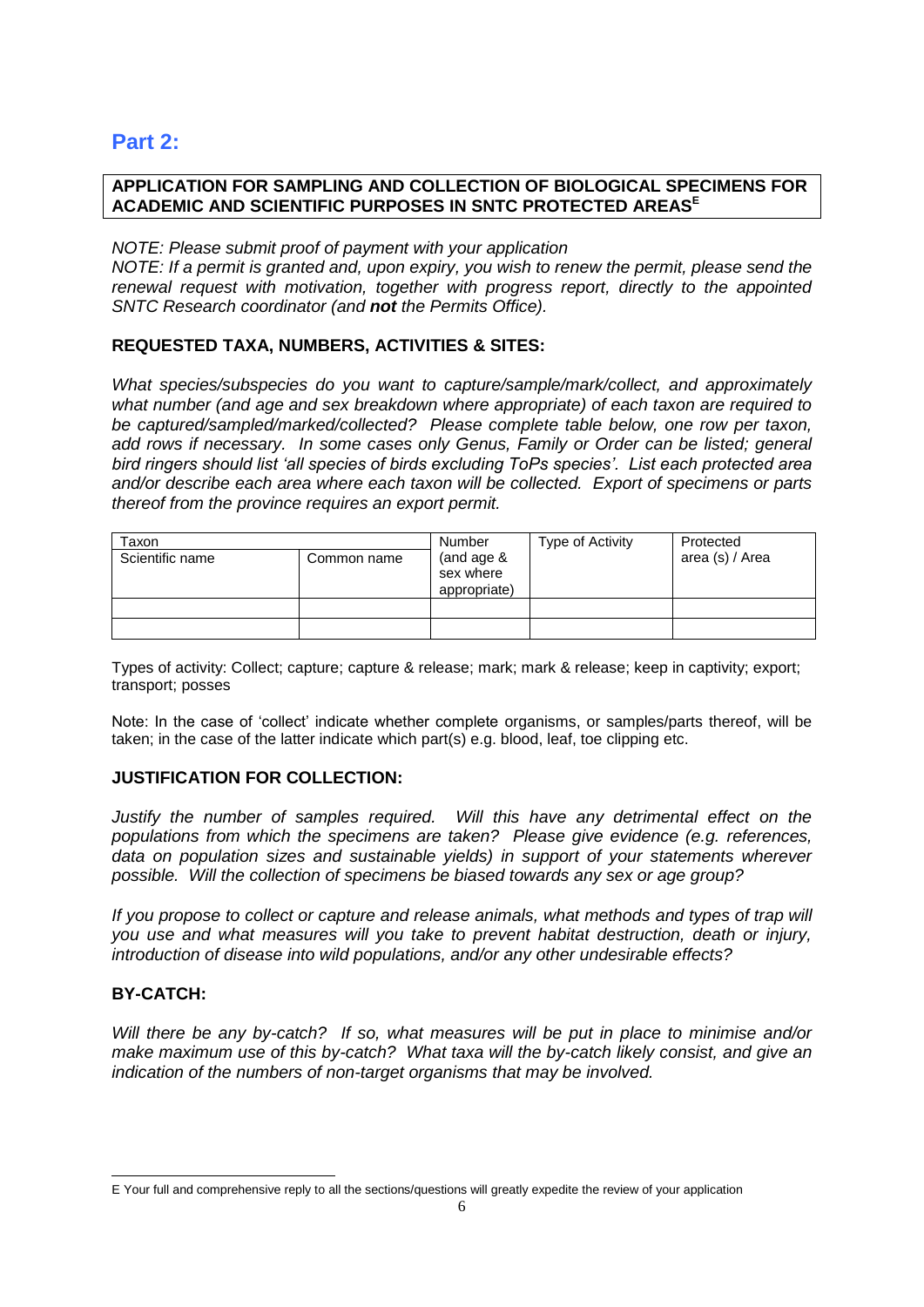## **CURATION:**

*Biological specimens collected as part of a research project may not be traded or kept in private collections, and must be lodged within a registered collection/established institution, including at least one representative specimen of each species from each sampling locality in a national repository (Swaziland National Herbarium/ Swaziland National Museum. All Holotypes and half the number of Paratypes of each new species must be returned to the Swaziland National Museum within one year of completion of the registered research project. Please indicate where the specimens will be deposited, and attach letter from relevant curator(s) confirming that they will accept specimens that will be submitted.*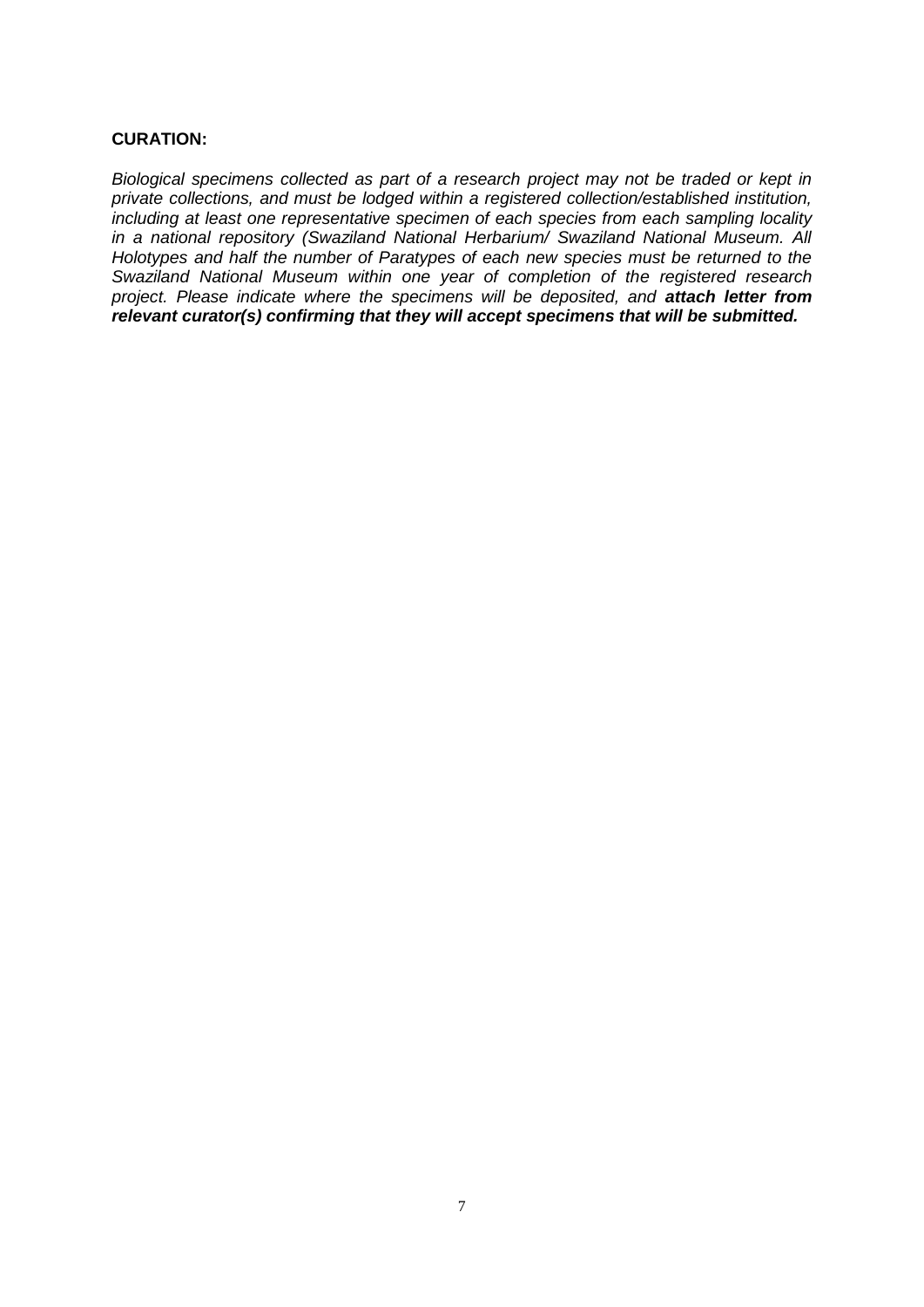## **Part 3:**

#### **APPLICATION TO UNDERTAKE ACTIVITIES THAT REQUIRE REMOVAL OF CULTURAL MATERIALS AND/OR THAT MAY DAMAGE SENSITIVE CULTURAL SITES WITHIN SNTC PROTECTED AREAS.**

#### **STORAGE OF DATA OR MATERIALS COLLECTED:**

*State where the data or information collected will be housed and in which repository within SNTC PAs materials, if collected, will be housed.*

#### **PROPOSED SITES:** *(Repeat for each site)*

Site Name: Protected Area:

Site Name: Protected Area*:*

#### **POSSIBLE SENSITIVITIES:**

*Are you aware of any social/cultural sensitivities or living heritage issues that need to be considered? Briefly discuss these and describe how they are going to be addressed during the project.*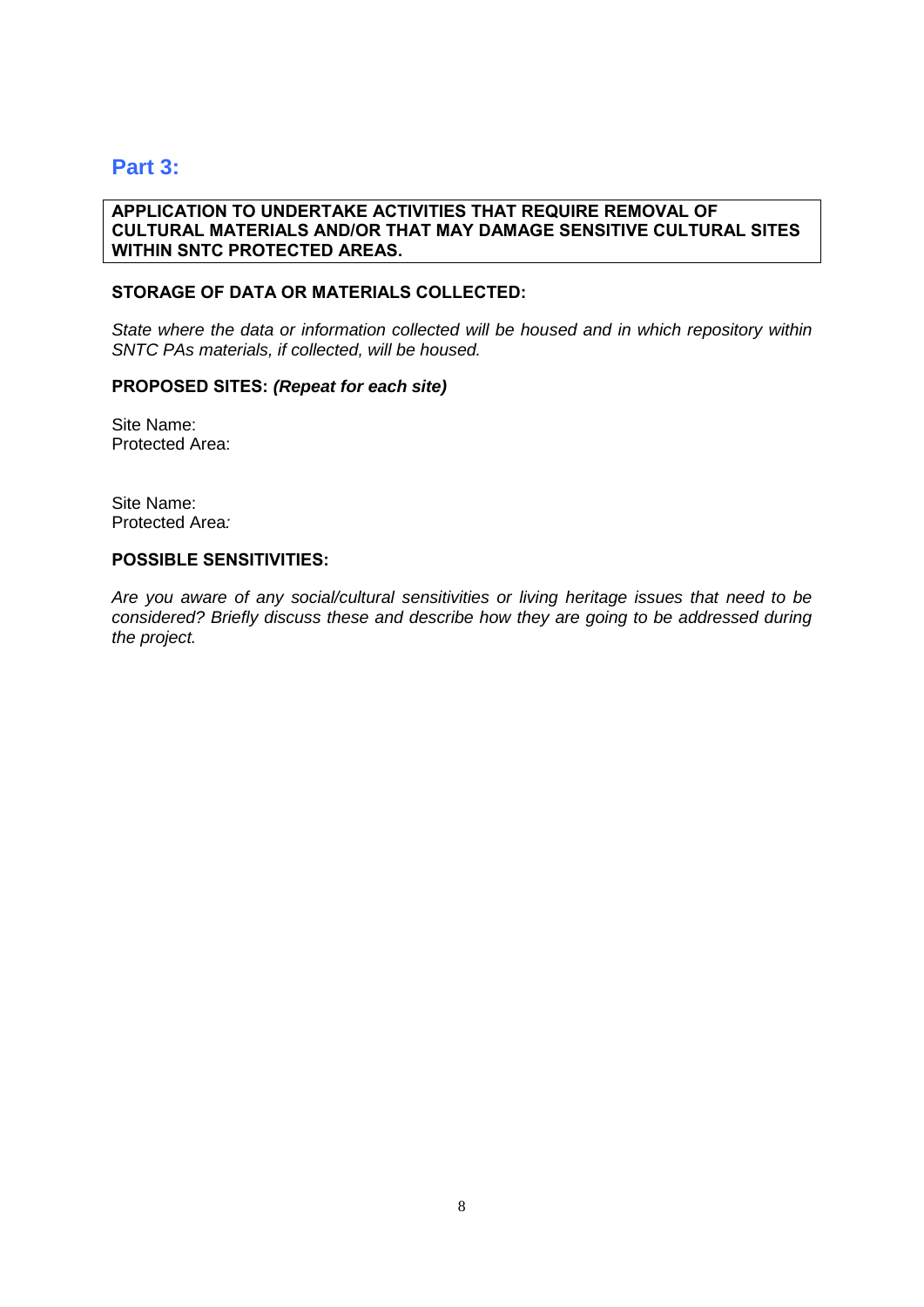## **Part 4:**

#### **DECLARATION:**

**By submitting this document I (name)\_\_\_\_\_\_\_\_\_\_\_\_\_declare that this application is accurate and complete; I understand that any proposed changes to the objectives, methods or timing of this study will require written approval from the Director of Nature Conservation/ SNTC Senior Ecologist; I understand that SNTC DEPARTMENT OF NATURE may seek peer review of this proposal should this be deemed necessary; in the case of Research Projects I understand that the project will be bound by the conditions stipulated by SNTC (in the approval letter sent to me by the SNTC project coordinator), including the provision of two copies of all reports/publications, the provision of a digital copy of the raw data collected, and copies of any GIS data layers created; in the case of Permits I understand that I will be bound by the conditions stipulated on the Permit.**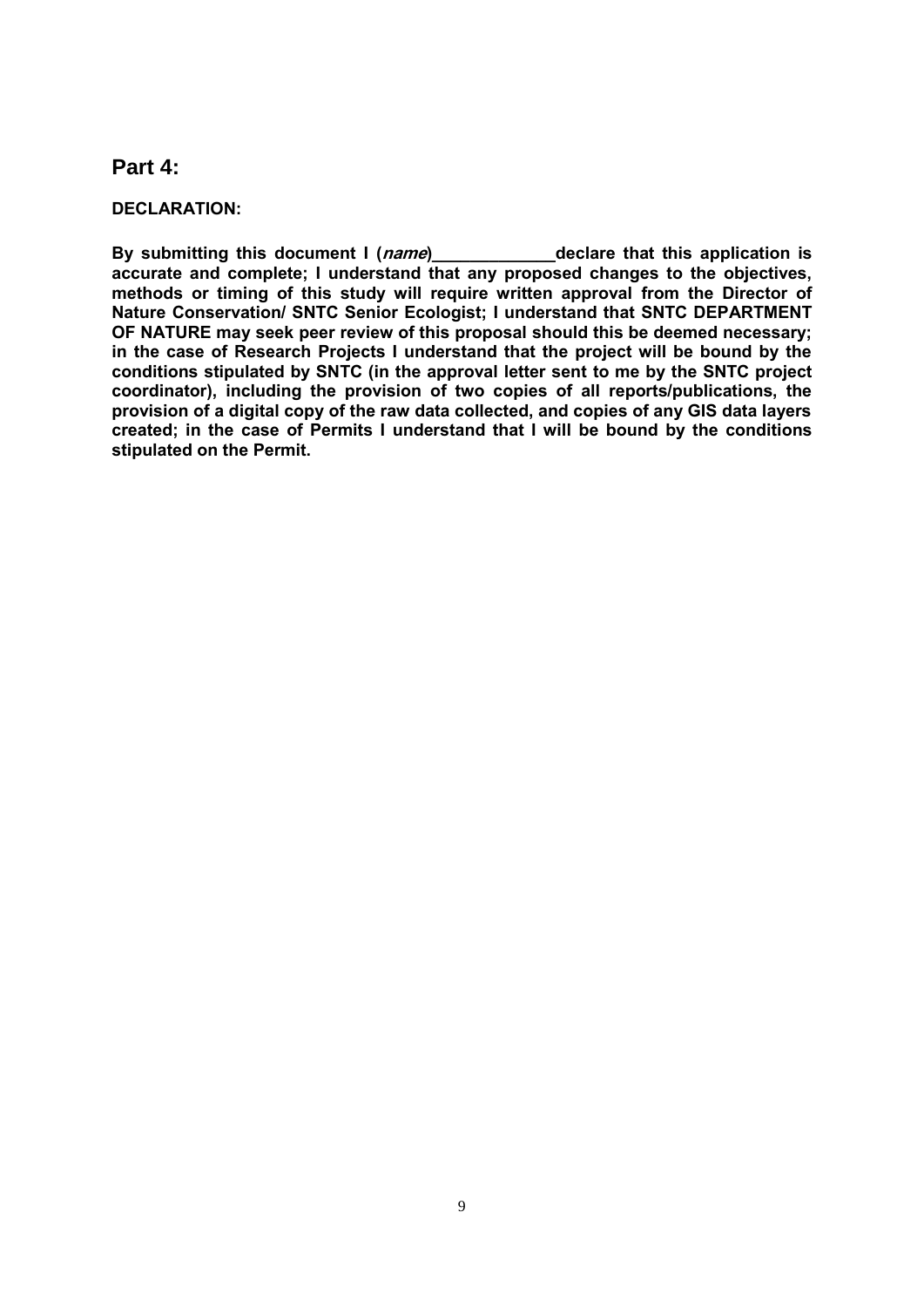# **Office Use Only**:

## **SAMPLING & COLLECTION PERMIT:**

## **Comments/recommendations on sampling and collection permit:**

| <b>Comments/conditions &amp; reasons</b> | Signature & date |
|------------------------------------------|------------------|
| Director of Nature Conservation:         |                  |
|                                          |                  |
|                                          |                  |
| Senior Ecologist:                        |                  |
|                                          |                  |
|                                          |                  |
| Protected Area Ecologist/ Senior Warden: |                  |
|                                          |                  |
|                                          |                  |
| Other:                                   |                  |
|                                          |                  |
|                                          |                  |

#### **ASSISTANCE:**

-

## **Assistance requested from SNTC DEPARTMENT OF NATURE CONSERVATION:**

|                            | <b>Requested</b> | <b>Approved</b> | <b>Conditions</b> |
|----------------------------|------------------|-----------------|-------------------|
| Accommodation <sup>F</sup> |                  |                 |                   |
| Manpower                   |                  |                 |                   |
| Equipment                  |                  |                 |                   |

F The SNTC Senior Ecologist/ project coordinator must attempt to find accommodation in research facilities /caravans prior to asking Commercial Operations for use of public accommodation; requests for free accommodation in tourist units or campsites require to be approved by the Business Development Manager Commercial Operations; requests for a discounted rate must be made in writing to the relevant Protected Area Ecotourism Coordinator. It is important to discus the rate with the researcher prior to registration, but it is accepted that it may be necessary to register the project prior to receiving BDM discounted rate authorization.